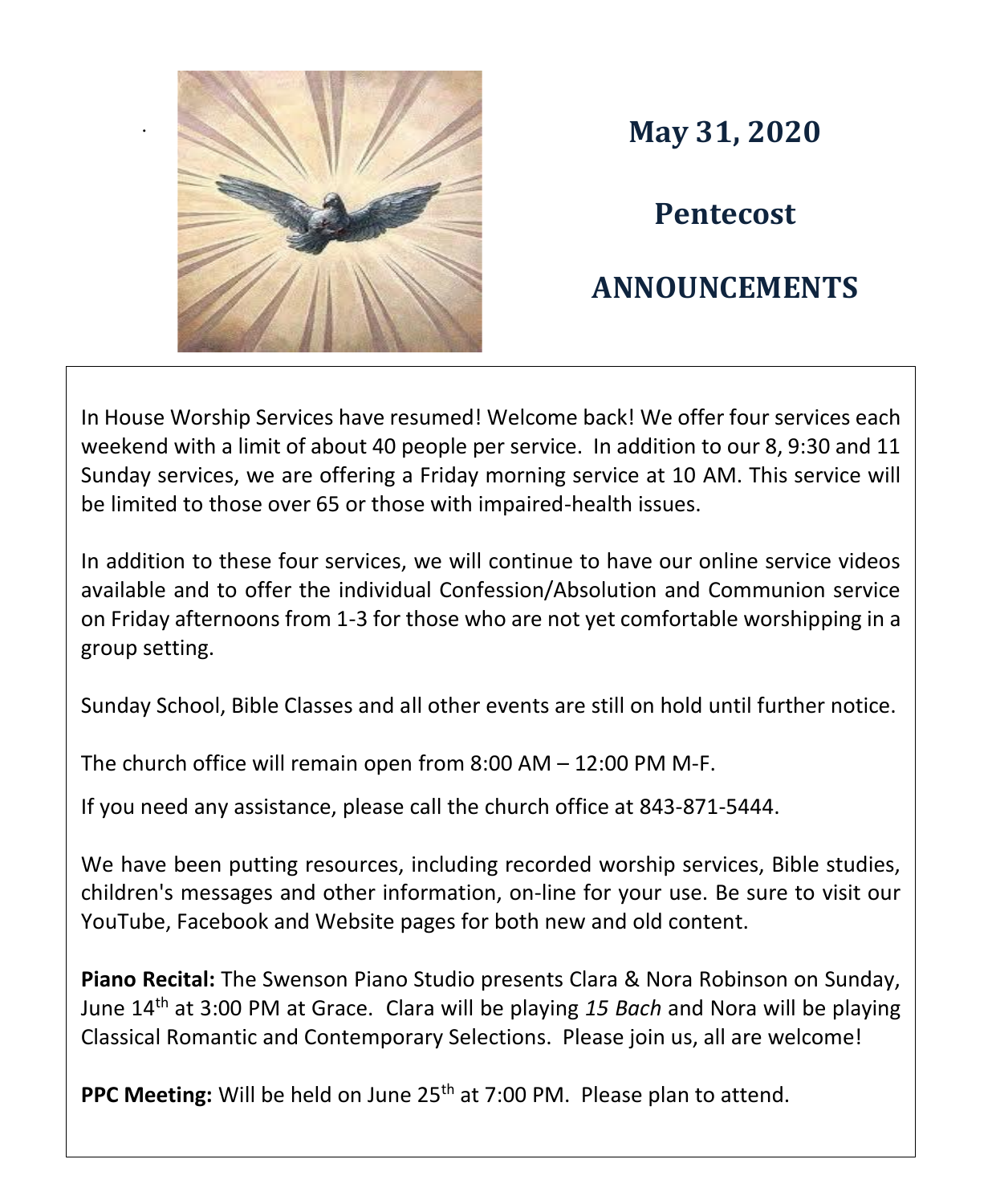## *~Daily Bible Readings~*

| Sun. May 31  | Num. 21: 10-35, Luke 21: 20-38     |
|--------------|------------------------------------|
| Mon. June 1  | Num. 22: 1-20, Luke 22: 1-23       |
| Tues. June 2 | Num. 22: 21-23:3, Luke 22: 24-26   |
| Wed. June 3  | Num. 23: 4-28, Luke 22: 47-71      |
| Thur. June 4 | Num. 24: 1-25, Luke 23: 1-25       |
| Fri. June 5  | Num. 27: 12-23, Luke 23: 26-56     |
| Sat. June 6  | Num. 32: 1-6, 16-27, Luke 24: 1-27 |
| Sun. June 7  | Prov. 4: 1-27, John 12: 1-19       |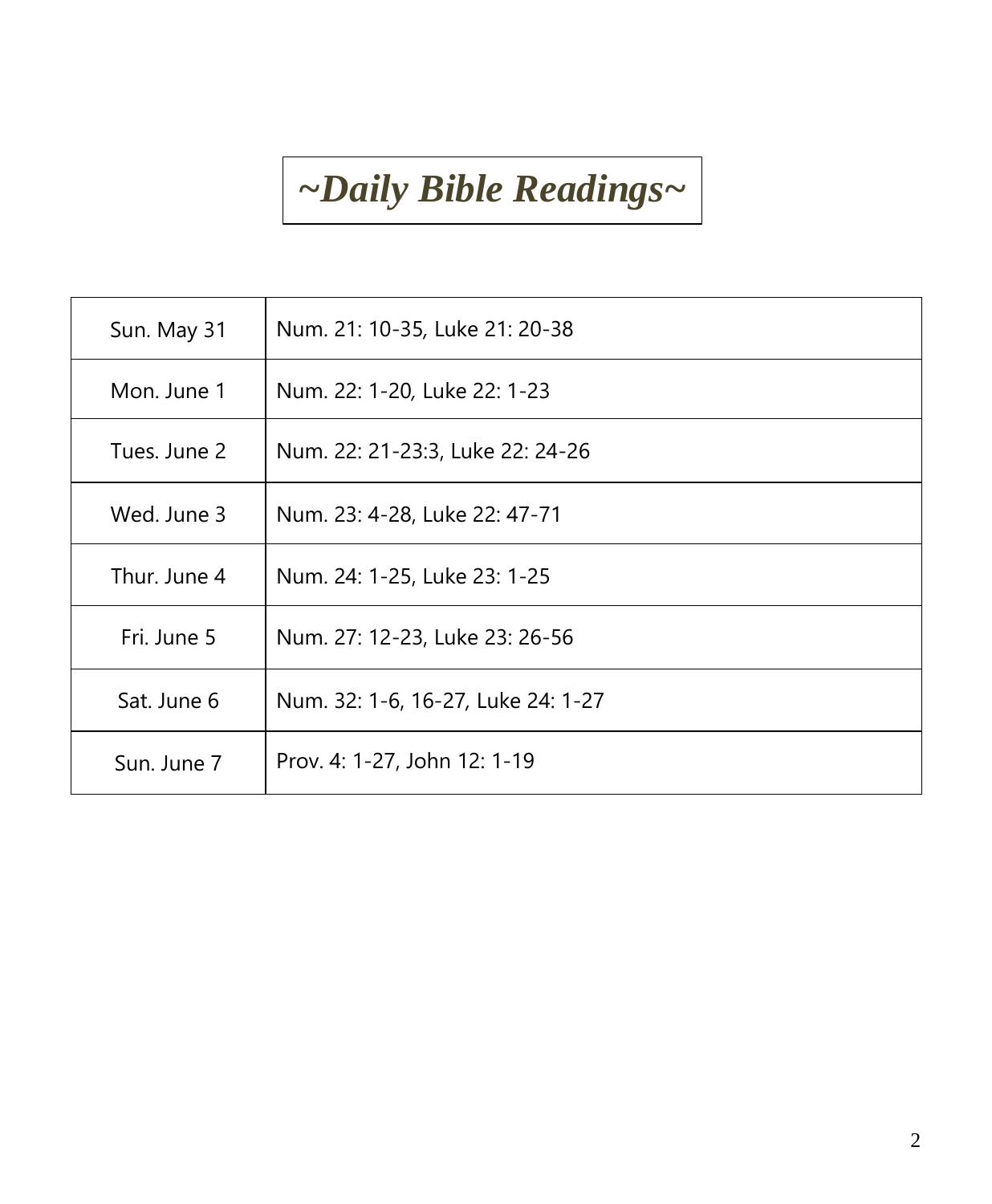Prayer Requests

Please be in prayer for members of our congregation receiving cancer treatment. Members include **David McElfresh, Donna White, Fred White, Terri Sheldon, Peggy Polomski**, **Elbert Parrish**

Please continue to pray for our country, our leaders and all those who are on the front line fighting the COVID-19 virus.

5/24: **Jim Clowney's mother, Willie Ann Cook**, went to be with the Lord on May 13<sup>th</sup>. Please be in prayer for Jim, Nancy and the rest of the family as they grieve her passing.

5/24: UPDATE: **Maria Parrish's** surgery went well. Please continue to pray for healing as she begins physical therapy.

5/24: UPDATE: **Steve & Chris Robertson** thank you for your prayers. Doctors plan to treat Steve's ischemic colitis with diet and medication as opposed to surgery.

5/17: UPDATE: **Janis Milam's sister, Lois Thompson** is now at home recovering from the surgery to remove a portion of her colon. Pray for a good recovery as her body adjusts to this change.

5/17: UPDATE: **Jim Clowney's** shoulder surgery went well and his is now home recovering.

5/17**: Martha Hicks** recently sustained an ankle injury that required surgery. Please pray for minimal pain and a quick recovery.

5/17: UPDATE Please continue to pray for **Jeanne Mayer** who is having problems with low hemoglobin and cellulitis. She has had transfusions and will be having more procedures this month. She is now staying with family as she is unable to be on her own.